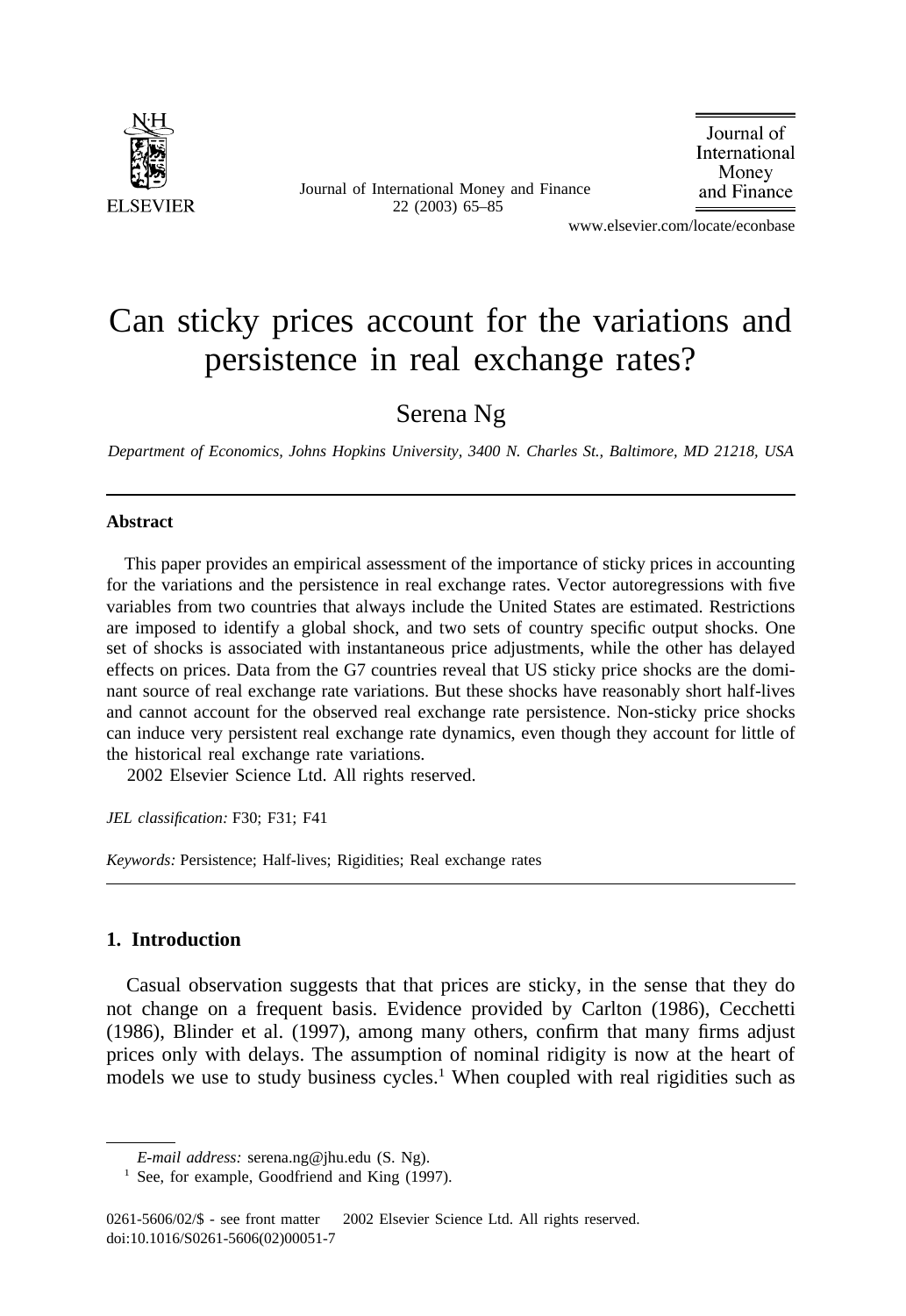imperfect competition, closed economy sticky price models have properties that are consistent in many respects with the observed data.

In an open economy setting, it is generally observed that the law of one price, or purchasing power parity (PPP), does not always hold. Even though transportation costs, trade barriers, and border effects can in theory explain why the price of traded goods between countries are not perfectly arbitraged after exchange rate adjustments, Engel and Rogers (1996) and Parsley and Wei (1996) have also found that distance alone cannot account for the observed deviations from the law of one price. Indeed, if frictions to international trading are time invariant, deviations from PPP, or the real exchange rate, should be constant over time. Yet, two observations stand out. Deviations in the law of one price since the collapse of the Bretton Woods have taken longer to dissipate. The consensus view, as surveyed by Froot and Rogoff (1995), is that the half-life of shocks to real exchange rates is between three to five years. Furthermore, as Mussa (1986) noted, real exchange rates track nominal exchange rates closely, and therefore inherit the volatility of the nominal exchange rates. The profession is thus left to explain why real exchange rates can be highly persistent on the one hand, and yet have high short-term volatility on the other. Rogoff (1996) referred to this as the Purchasing Power Parity Puzzle.

Two leading explanations have been used to explain persistence in real exchange rates. One view is that firms set prices for local markets and adjust for changes in the nominal exchange rate only with a lag. Another view is that firms set prices for goods sold in foreign markets to compete with foreign firms selling in that market. An exporting firm would not adjust prices in response to nominal exchange rate changes. Although the micro foundations of the two theories differ, they share the common thread that some prices are presumed to be sticky. Sticky prices have also been used to explain the variability in real exchange rates since nominal exchange rate changes will then translate one-for-one into real exchange rate changes.<sup>2</sup>

Therefore, taken as a whole, there is a presumption that sticky prices will help resolve bits and pieces of the purchasing power parity puzzle. But quantitatively, just how much of the persistence and variations in real exchange rates are attributable to sticky prices? Is real exchange rate persistence a result of price stickiness in one country, or both? The objective of this paper is to provide such an investigation using vector autoregressions (VARs). Many authors have used VARs to study real exchange rate dynamics<sup>3</sup>, relying primarily on longrun restrictions to identify demand and supply shocks. The present study does not impose cointegration and is not concerned with which shocks have permanent effects. Instead, I classify shocks according to whether they induce delayed price responses. I take as a starting point the observation that the largest source of variations in wages and prices in identified VARs is shocks to themselves, and these disturbances produce substantial instantaneous response by the nominal variables (see, e.g. Leeper et al. (1996)). This is

<sup>2</sup> Stockman (1988) suggests that the larger variance of real shocks in the floating exchange rate era can explain the increased variability in real exchange rates since 1973. But the importance of real shocks in output variations is itself an unresolved issue.

<sup>3</sup> See, for example, Clarida and Gali (1994); Lee and Chinn (1998); Kim et al. (1999).